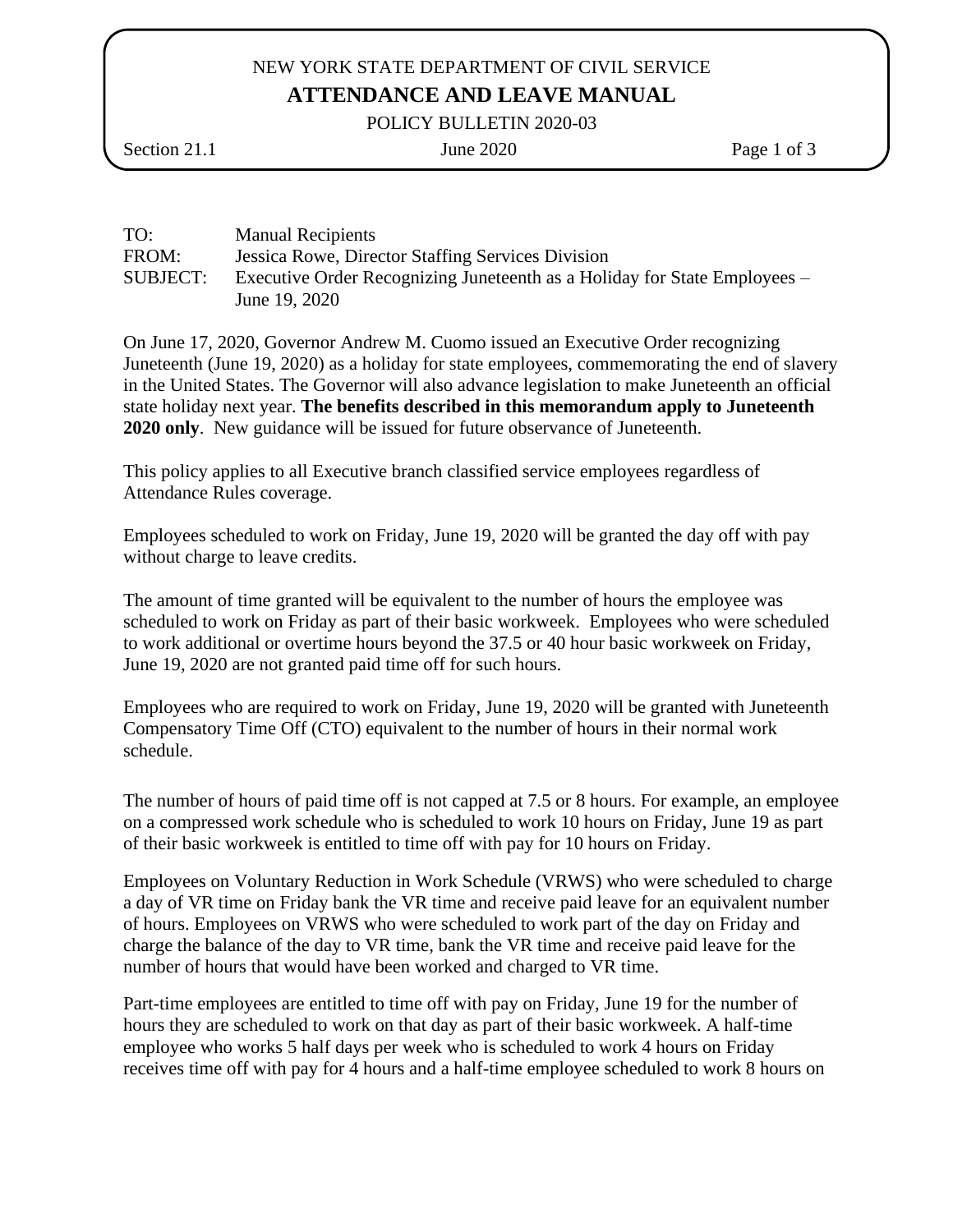## NEW YORK STATE DEPARTMENT OF CIVIL SERVICE **ATTENDANCE AND LEAVE MANUAL**

POLICY BULLETIN 2020-03

Section 21.1 June 2020 Page 2 of 3

Friday receives 8 hours of time off with pay. For part-time annual salaried employees, this includes hours the employee was scheduled to work on Friday beyond their payroll percentage but not beyond 37.5 or 40 hours in the workweek.

Employees who are required to work on Friday, June 19, 2020 will be credited with CTO equivalent to the number of hours they are required to work as part of their basic workweek. Employees scheduled to work hours beyond their 37.5 or 40 hour basic workweek on Friday, June 19, 2020 are not granted CTO for those hours beyond the basic workweek

The number of hours of CTO which can be credited for time worked on June 19 is not capped at 7.5 or 8 hours. For example, an employee on a compressed work schedule who works a 10 hour day on Friday as part of their 40 hour basic workweek will be credited with 10 hours of CTO.

A part-time employee who works a 12.5-hour day on Friday as part of their 37.5 hour basic workweek is credited with 12.5 hours of CTO. Part-time annual salaried employees are granted CTO for hours worked beyond their payroll percentage but not for hours beyond the 37.5 or 40 hour basic workweek.

### **For Employees, who have a Pass Day on June 19, 2020**

Full-time employees for whom Friday, June 19, 2020 is a scheduled pass day will be credited with 7.5 or 8 hours of CTO, based on whether their basic workweek is 37.5 or 40 hours. This applies to all full-time employees, including those on compressed work schedules and VRWS.

Part-time employees for whom Friday, June 19, 2020 is a scheduled pass day will be credited with a prorated day of CTO.

For part-time annual salaried employees, a prorated day is based on the employee's payroll percentage and does **not** reflect any time the employee was scheduled to work beyond his/her payroll percentage.

For part-time hourly or per diem employees, a prorated day is based on the percentage of full time the employee was employed to work in the payroll period that includes June 19.

## **Employees Scheduled to be Absent on Pre-Approved Leave Charged to Credits**

Employees scheduled to be absent on Friday, June 19, 2020 charged to leave credits will not be required to charge credits for that absence and will be granted paid leave as described above.

However, this policy does not apply to employees charging leave credits whose status is leave without pay such as employees on Leave Donation and employees on disciplinary suspension charging leave credits.